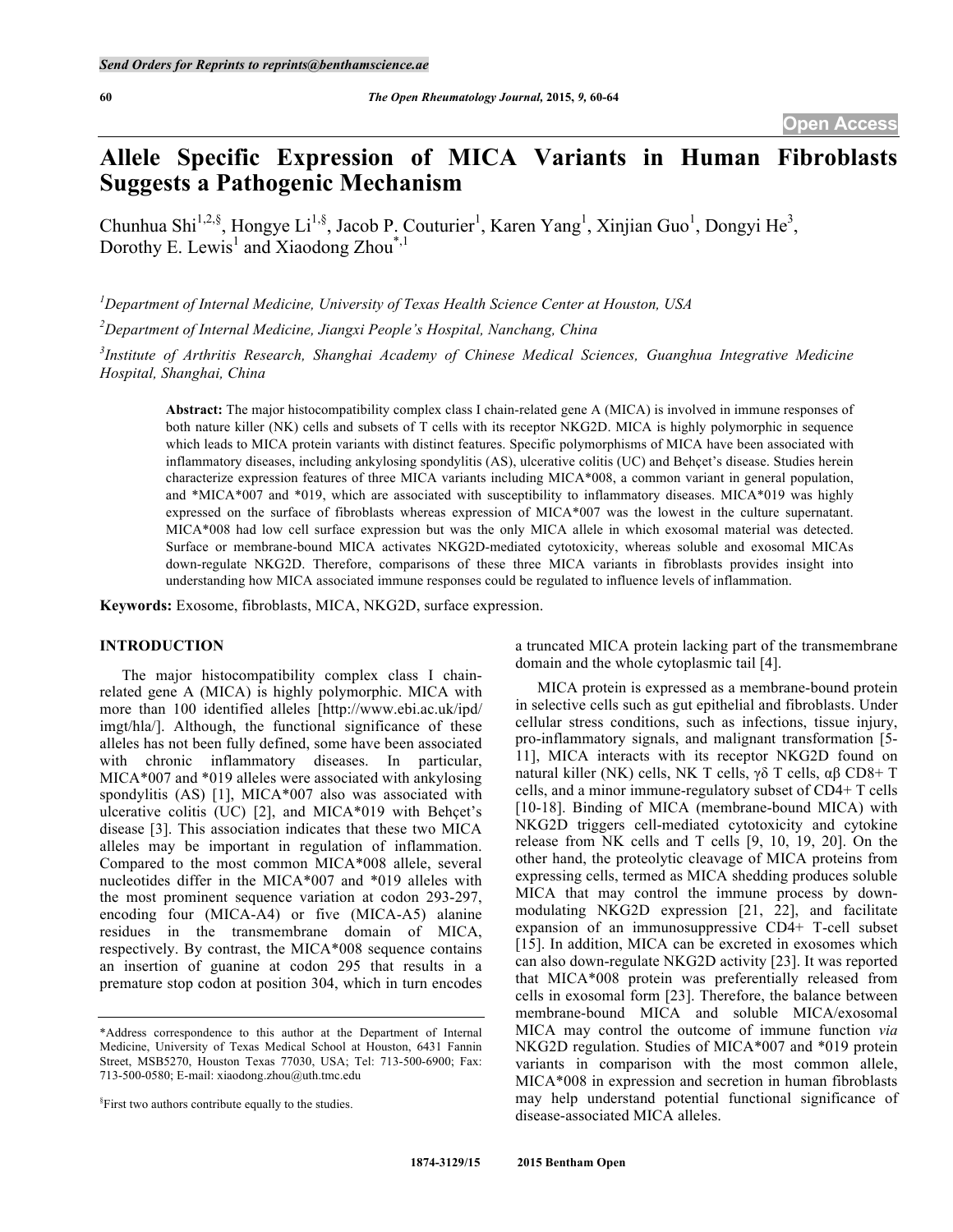## **MATERIALS AND METHODS**

#### **MICA Clones**

The full length of MICA\*007:01 was synthesized and inserted into pUC57 by GenScript (Piscataway, NJ). The full length of MICA\*008:01 and 019:01 in pCDNA3.1 were gifts from Dr. Mar Vales-Gomez, Department of Immunology and Oncology Centro Nacional De Biotecnologia (CNB) Spain. All of three MICAs were subcloned into pEGFPC3 to form pEGFPC3-MICA clones by Xho I and BamH I sites. All clones of pEGFPC3-MICAs were confirmed by Sanger sequencing.

## **Fibroblast Cultures and Transfection**

Primary human fibroblasts were grown in Hyclone DMEM/high glucose culture medium (GE Healthcare Life Sciences) plus 10% FBS (Gemini) and 1x penicillin-strep (Life Technologies) until 70-80% confluence. For transfection of each MICA clone, a total of  $5x10<sup>5</sup>$  fibroblasts were suspended in 82ul neucleofector and 18ul supplement using nucleofector kit (Lonza, amaxa), and then mixed with 5ug of the pEGFPC3, pEGFPC3-MICA\*007, pEGFPC3- MICA\*008 and pEGFPC3-MICA\*019 respectively. Amaxa biosystem Nucleofector II (program U23) was used for electroporation. The transfected fibroblasts were split into two small culture dishes (60x15mm) with 2 ml culture medium without any antibiotics, and were grown under standard culture conditions at 37°C in a humid atmosphere containing  $5\%$  CO<sub>2</sub>. The culture medium was changed after 24-hours transfection. The fibroblasts were harvested for the further analysis after 48-hours transfection. We also performed antibiotic screen for neomycin resistance as a dominant selectable marker for selection on the pEGFPC3. Amazingly, the results were very consistent.

#### **Flow Cytometry Studies for Membrane-Bound MICA**

Fibroblasts were rinsed with PBS and detached with Accutase solution (Sigma). Cells were then washed with PBS/2%FBS, and stained for either surface or intracellular MICA in conjunction with GFP expression. For surface staining, cells were incubated with MICA-APC monoclonal antibodies (Biolegend) for 30mins at 4°C, washed with PBS/2%FBS. For intracellular staining, cells were first fixed with Cytofix/Cytoperm solution (BD Biosciences) for 30mins at 4°C then washed with Perm/Wash buffer. Cells were then incubated with MICA-APC monoclonal antibodies for 30mins at 4°C then washed with Perm/Wash buffer. Data were acquired with Gallios Flow Cytometer and analyzed with Kaluza1.2 (Beckman-Coulter). For background subtraction, we examined two controls including the fibroblasts without transfection and transfected with pEGFPC3 only. Assays were done in triplicate.

## **ELISA Measurement for Soluble MICA**

Each 0.4 ml of culture medium from cultured the fibroblasts alone and the fibroblasts transfected with pEGFPC3, pEGFPC3-MICA\*007, pEGFPC3-MICA\*008 and pEGFPC3-MICA\*019 were collected, respectively. The supernatants were concentrated into 0.2 ml by

Amicon@Ultra (Millipore UFC500324, 3K membrane) according to the manufactory instruction. The concentration of soluble MICAs with duplication were determined by the human MICA ELISA kit (RayBio, Catalog: ELH-MICA).

#### **Exosomal MICA**

A total of  $4x10^6$  fibroblasts were transfected with each MICA construct in pCDNA3.1. The media from the cultured fibroblasts were used to extract whole exosomes. Briefly, culture medium was centrifuged at 5,000 x g for 10 minutes to remove cell debris. The supernatant was mixed with the exosome isolation reagent (Life Technologies, Catalog: 4478359) and incubated overnight in 4°C. The samples were centrifuged at  $10,000 \times g$  for 1 hour at  $4^{\circ}C$ , and the supernatant discarded. The exosome pellets were resuspended in PBS buffer and used for detecting MICA expression with ELISA and Western blots.

## **Western Blots**

Cell lysates were prepared by incubation in TNE buffer (20mM Tris-HCl pH 7.5, 150mM NaCl and 5mM EDTA) that contained 1% NP40 and protease inhibitors. After centrifugation to remove nuclei and cell debris, samples were run on 8% SDS-PAGE gels under reducing conditions (Genscript, cat M00812), and then were transferred to Amersham Hybond-P (GE Healthcare Life Sciences) with above exosome suspension. The membrane was blocked using 5% nonfat dry milk in TBS–0.1% Tween 20, and then MICAs were detected by incubating the membrane with MICA antibody (Abgent, Catalog: AP8626c) at 4°C overnight and then followed by anti-Rabbit horseradish peroxidase–conjugated secondary antibodies at room temperature for 2 hours. MICA proteins were visualized using SuperSignal West Femto Maximum sensitivity substrate (Thermo, Catalog: 34095).

## **RESULTS**

Flow cytometry showed differential expression of membrane-bound MICA (Fig. **1**), however intracellular MICA was similar for the three constructs suggesting that an equivalent amount of MICA protein was produced, but increased cell surface expression was associated with specific alleles. The mean fluorescent intensity and standard deviation (MFI/SD) of membrane-bound MICA\*008, \*007:01 and \*019 in three experiments of the transfected fibroblasts were  $4.5 +(-1.33, 6.71+(-0.4)$  and  $9.86+(-2.0, 1.5)$ respectively. Student's t test showed significant p-values in comparisons between MICA\*008 and \*007:01 ( $p = 0.026$ ), and MICA\*008 and \*019 ( $p = 0.018$ ) (Fig. 1).

ELISA measurement for soluble MICA\*008, \*007 and \*019 also displayed different levels (Fig. **2**). Among the three examined MICA variants, MICA\*007 showed significantly less soluble MICA. Comparing soluble MICA\*008 verses \*007:01 and MICA\*008 verses \*019.

ELISA measurement for exosomal MICA indicated a high level in the MICA\*008 transfected fibroblasts. By contrast, MICA\*007 transfected fibroblasts had a marginal level (minimal standard level) in only one of three tests, and MICA\*019 exosomes were not detected. Further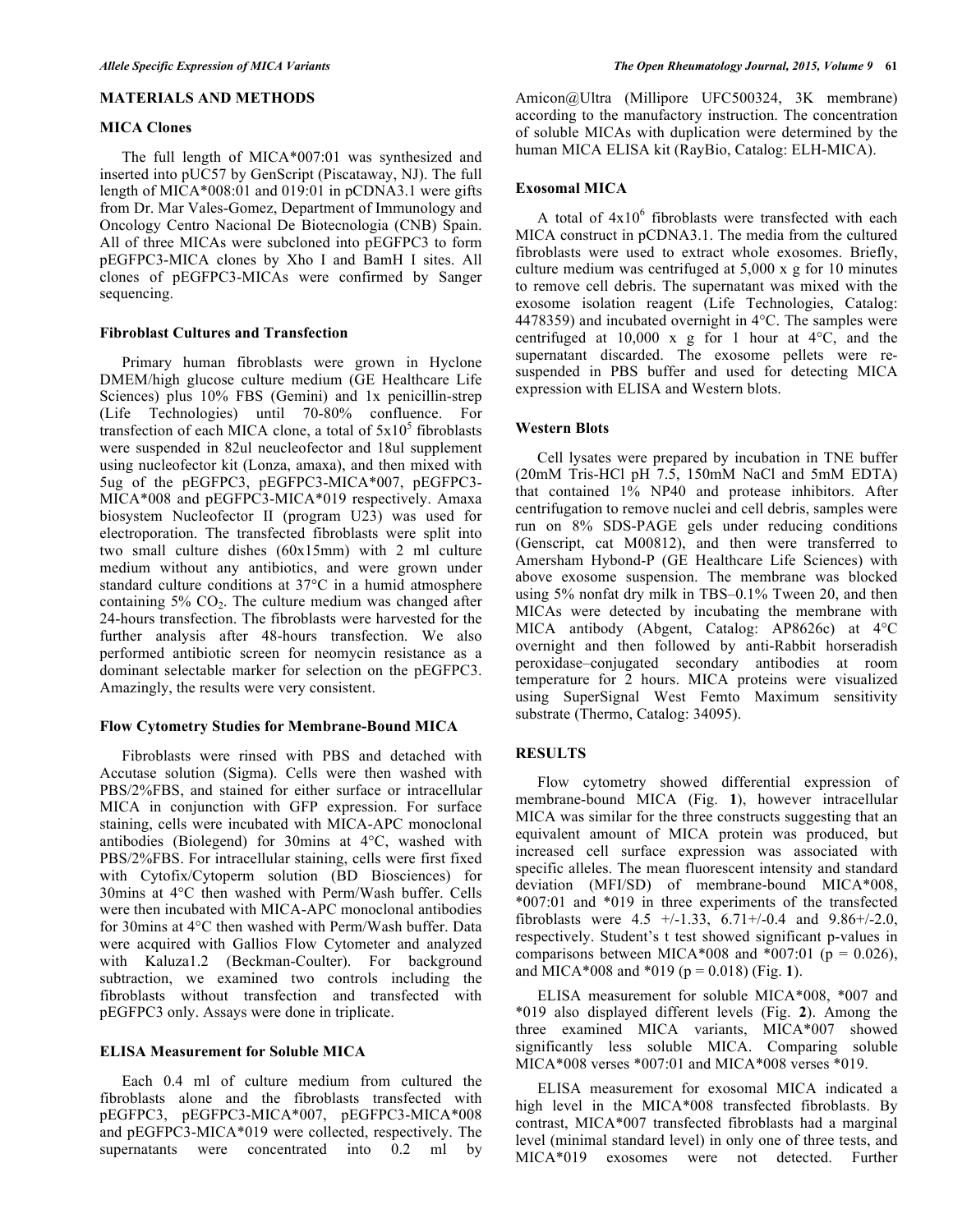**Fig. (1).** A representative dot plot of three flow cytometry studies showed differential expression of membrane-bound (surface) MICA\*008, \*007 and \*019 in cultured fibroblasts. A. Fibroblasts without transfection; B. Fibroblasts transfected with pEGFPC3 without MICA; C. Fibroblasts transfected with pEGFPC3- MICA\*008; D. Fibroblasts transfected with pEGFPC3-MICA\*007; E. Fibroblasts transfected with pEGFPC3-MICA\*019; F. Relative expression levels of surface MICA in three assays. MFI: mean fluorescence intensity. Error bars indicate standard deviations.

confirmation with Western blots showed that exosomal MICA only appeared in MICA\*008 transfected fibroblasts (Fig. **3**).

**Fig. (2).** ELISA showing soluble MICA\*008, \*007 and \*019 from cultured media of the fibroblasts (a total of  $2.5 \times 10^5$  fibroblasts in 5 ml culture media). Fibroblasts were transfected with pEGFPC3-MICA\*008, pEGFPC3-MICA\*007 and pEGFPC3-MICA\*019. After 48-hours transfection, culture media were collected for MICA ELISA. Error bars indicate standard deviations.

**Fig. (3).** Western blot showing exosomal MICA only detected in MICA\*008 transfected fibroblasts. A total of  $4 \times 10^6$  fibroblasts were transfected with three MICA clones (MICA\*008, \*007 and \*019). After 48 hours transfection, exosomes of each transfected fibroblasts were extracted and examined.

#### **DISCUSSION**

MICA expression usually occurs under cellular stress conditions, and it is involved in an immunosurveillance mechanism aiding elimination of infected or transformed cells [24, 25]. MICA controls the immune process through interaction with its receptor NKG2D. Expression of MICA on the cell surface (membrane-bound) activates NKG2D signaling. However soluble MICA (proteolytic product) and exosomal MICA (secreted form) down-regulate NKG2D [21-23]. Therefore, quantities of these three forms of MICA determine NKG2D mediated immune responses. Tumorderived soluble MICA reduces NKG2D activity on CD8+ T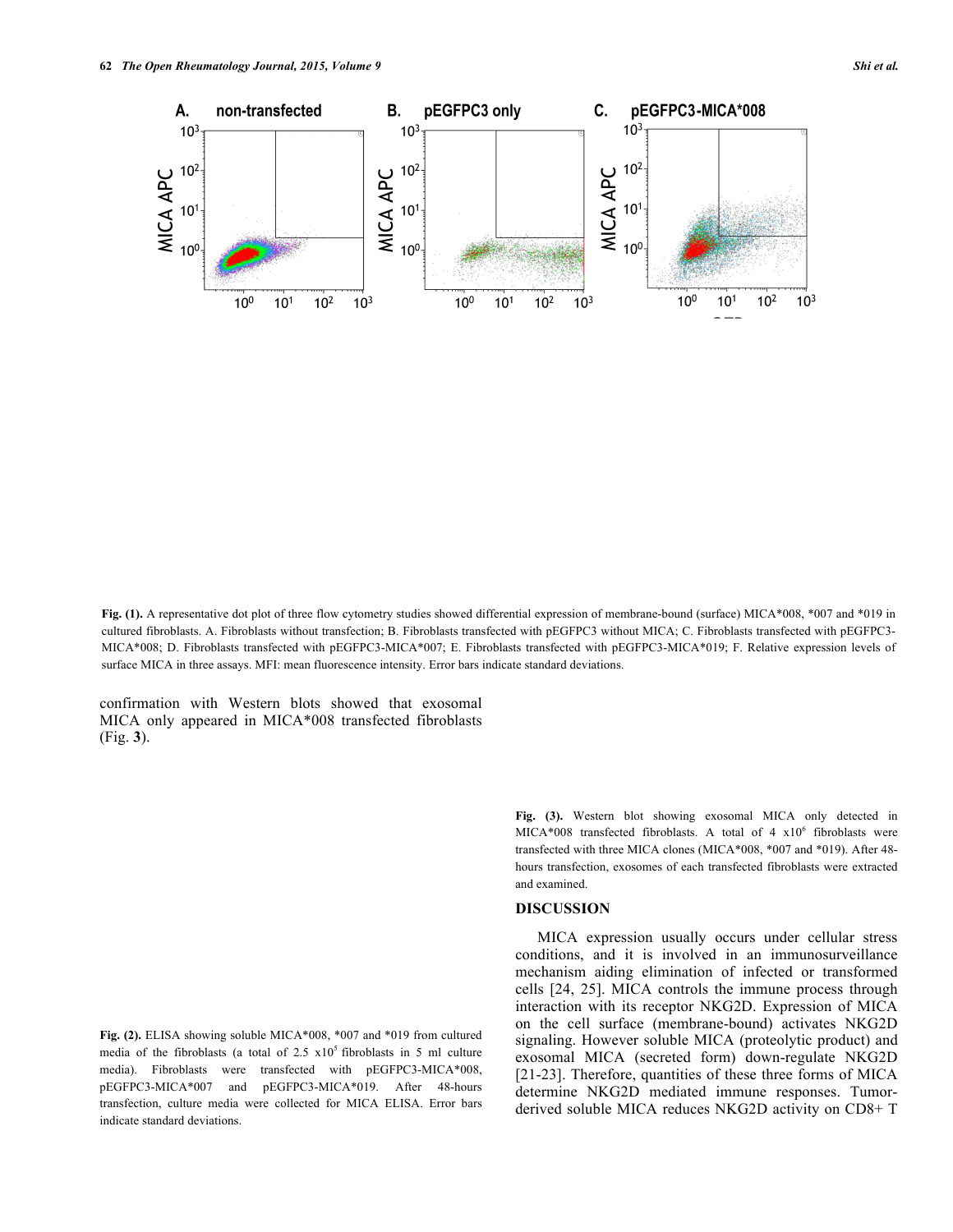and NK cells, and stimulates expansion of NKG2D+ CD4+ T cells with immune suppressor-like functions to evade NKG2D-mediated immune-surveillance [26]. By contrast, expression of MICA on the surface of synovial fibroblasts leads to up-regulation of MICA-NKG2D in local tissues that may cause auto-reactive T-cell stimulation, thus promoting the self-perpetuating pathogenic process in rheumatoid arthritis (RA) [27].

The studies herein compared expression of three MICA variants. We found that MICA\*019 had the most cell surface expression followed by MICA\*007, and MICA\*008. This observation may reflect the level of activation of NKG2D signaling by each of these three MICA variants. Importantly, MICA\*008 was the only variant found with an exosomal form, which together with its low presence on the surface of the fibroblasts may indicate that it has potentially a predominant inhibitory function on NKG2D signaling. By contrast, MICA\*007 was found at the lowest level in soluble form among all three variants.

Three MICA variants displayed distinct expression on cell surface and proteolytic or exosomal forms suggesting their individual propensity in up- or down-regulation of NKG2D signaling. Therefore people carrying different MICA variants of these three alleles may respond to cellular stress with divergent paths after MICA-NKG2D mediated immune reactions. Previous genetic association studies indicated that the majority of AS patients carry MICA\*007:01 and/or \*019, while people carrying the most common MICA\*008 allele showed significantly reduced risk of AS [1]. In addition, MICA\*007 also confer susceptibility to UC [2], and MICA\*019 to Behçet's disease [3]. It is plausible to assume that patients who carry either MICA\*007 or \*019, and lack of MICA\*008 may be more susceptible to an over-expression of MICA on the cell surface with greater activation of NKG2D leading to greater to cell-mediated cytotoxicity and inflammatory cytokine release from NK cells and T cells which is likely to produce more inflammation.

This is the first direct comparison of the expression of three MICA variants in primary human fibroblasts. The results of the studies together with previous reports of a high occurrence of MICA\*007 and \*019 in patients with chronic inflammatory diseases including AS, UC and Behcet's disease indicated that over-presentation of these two MICA variants in patients may associate with a predominantly positive control for NKG2D mediated immune activation.

#### **CONFLICT OF INTEREST**

The authors confirm that this article content has no conflict of interest.

#### **ACKNOWLEDGEMENTS**

This study was supported by the NIH NIAID 1U01AI09090-01.

## **REFERENCES**

- [1] Zhou X, Wang J, Zou H, *et al*. MICA, a gene contributing strong susceptibility to ankylosing spondylitis. Ann Rheum Dis 2014; 73: 1552-7.
- [2] Orchard TR, Dhar A, Simmons JD, *et al*. MHC class I chain-like gene A (MICA) and its associations with inflammatory bowel disease and peripheral arthropathy. Clin Exp Immunol 2001; 126: 437-40.
- [3] Muñoz-Saá I, Cambra A, Pallarés L, *et al*. Allelic diversity and affinity variants of MICA are imbalanced in Spanish patients with Behçet's disease. Scand J Immunol 2006; 64: 77-82.
- [4] Mizuki N, Ota M, Kimura M, *et al*. Triplet repeat polymorphism in the transmembrane region of the MICA gene: a strong association of six GCT repetitions with Behcet disease. Proc Natl Acad Sci USA 1997; 94: 1298-303.
- [5] Gonzalez S, Lopez-Soto A, Suarez-Alvarez B, *et al*. NKG2D ligands: key targets of the immune response. Trends Immunol 2008; 29: 397-403.
- [6] Mistry AR, O'Callaghan CA. Regulation of ligands for the activating receptor NKG2D. Immunology 2007; 121: 439-47.
- [7] Groh V, Bahram S, Bauer S, *et al*. Cell stress-regulated human major histocompatibility complex class I gene expressed in gastrointestinal epithelium. Proc Natl Acad Sci USA 1996; 93: 12445-50.
- [8] Groh V, Steinle A, Bauer S, Spies T. Recognition of stress-induced MHC molecules by intestinal epithelial gammadelta T cells. Science 1998; 279: 1737-40.
- [9] Das H, Groh V, Kuijl C, *et al*. MICA engagement by human Vgamma2Vdelta2 T cells enhances their antigen-dependent effector function. Immunity 2001; 15: 83-93.
- [10] Groh V, Rhinehart R, Randolph-Habecker J, *et al*. Costimulation of CD8alphabeta T cells by NKG2D *via* engagement by MIC induced on virus-infected cells. Nat Immunol 2001; 2: 255-60.
- [11] Tieng V, Le Bouguenec C, du Merle L, *et al*. Binding of Escherichia coli adhesin AfaE to CD55 triggers cell-surface expression of the MHC class I-related molecule MICA. Proc Natl Acad Sci USA 2002; 99: 2977-82.
- [12] Leelayuwat C, Townend DC, Degli-Esposti MA, Abraham LJ, Dawkins RL. A new polymorphic and multicopy MHC gene family related to nonmammalian class I. Immunogenetics 1994; 40: 339- 51.
- [13] Bahram S, Bresnahan M, Geraghty DE, Spies T. A second lineage of mammalian major histocompatibility complex class I genes. Proc Natl Acad Sci USA 1994; 91: 6259-63.
- [14] Bauer S, Groh V, Wu J, *et al*. Activation of NK cells and T cells by NKG2D, a receptor for stress-inducible MICA. Science 1999; 285: 727-9.
- [15] Groh V, Smythe K, Dai Z, Spies T. Fas ligand-mediated paracrine T cell regulation by the receptor NKG2D in tumor immunity. Nat Immunol 2006; 7: 755-62.
- [16] Jamieson AM, Diefenbach A, McMahon CW, *et al*. The role of the NKG2D immunoreceptor in immune cell activation and natural killing. Immunity 2002; 17: 19-29.
- [17] Raulet DH. Roles of the NKG2D immunoreceptor and its ligands. Nat Rev Immunol 2003; 3: 781-90.
- [18] González S, Groh V, Spies T. Immunobiology of human NKG2D and its ligands. Curr Top Microbiol Immunol 2006; 298: 121-38.
- [19] Rincon-Orozco B, Kunzmann V, Wrobel P, *et al*. Activation of V gamma 9V delta 2 T cells by NKG2D. J Immunol 2005; 175: 2144- 51.
- [20] Andre P, Castriconi R, Espeli M, *et al*. Comparative analysis of human NK cell activation induced by NKG2D and natural cytotoxicity receptors. Eur J Immunol 2004; 34: 961-71.
- [21] Salih HR, Rammensee HG, Steinle A. Cutting edge: downregulation of MICA on human tumors by proteolytic shedding. J Immunol 2002; 169: 4098-102.
- [22] Baragaño-Raneros A, Suarez-Álvarez B, López-Larrea C. Secretory pathways generating immunosuppressive NKG2D ligands: New targets for therapeutic intervention. Oncoimmunology 2014; 25(3): e28497.